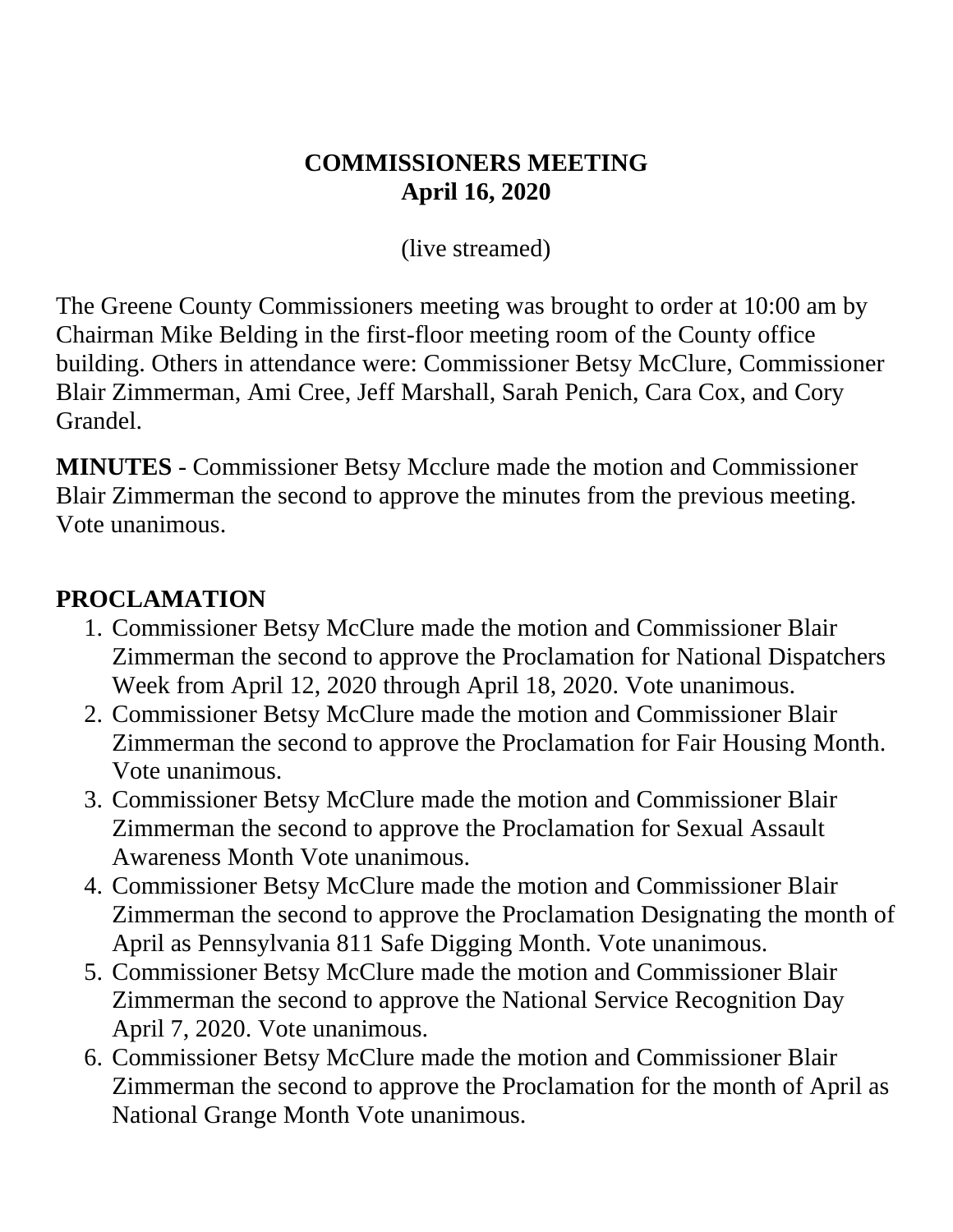#### **FINANCE AND ADMINISTRATION**

1. Commissioner Betsy McClure made the motion and Commissioner Blair Zimmerman the second to approve the matching contribution of \$39,300 dollars for the Jacobs Ferry Road Water Line Extension Project. If grant funding is received for the project. Vote unanimous.

### **CBDG**

1. Commissioner Betsy McClure made the motion and Commissioner Blair Zimmerman the second to approve the Resolution for Fair Housing in conjunction with Title VIII of the Civil Rights Act of 1968 and the Pennsylvania Human Relations Act. Vote unanimous.

#### **EMA**

- 1. Commissioner Betsy McClure made the motion and Commissioner Blair Zimmerman the second to approve the amended Declaration of Disaster Emergency for the COVID-19 pandemic through April 13, 2020. Vote unanimous.
- 2. Commissioner Betsy McClure made the motion and Commissioner Blair Zimmerman the second to approve the amended Declaration of Disaster Emergency for the COVID-19 pandemic though June 4, 2020. Vote unanimous.

## **HUMAN SERVICES**

1. Commissioner Betsy McClure made the motion and Commissioner Blair Zimmerman the second to approve the Continuum of Care Program Grant Agreement with HUD PA0780L3E011904 \$66,941 for Rapid Rehousing. Vote unanimous.

2. Commissioner Betsy McClure made the motion and Commissioner Blair Zimmerman the second to approve the Continuum of Care Program Budget Amendment with HUD for PA0538L3E011803(no allocation change just moving funds among budget line items). Vote unanimous.

3. Commissioner Betsy McClure made the motion and Commissioner Blair Zimmerman the second to approve the FY18/19 Final Allocation with Department of Human Services for Medical Assistance Transportation Program \$701,280. Vote unanimous.

4. Commissioner Betsy McClure made the motion and Commissioner Blair Zimmerman the second to approve the Families in Recovery Agreement with the SAFE Program up to \$5,200. Vote unanimous.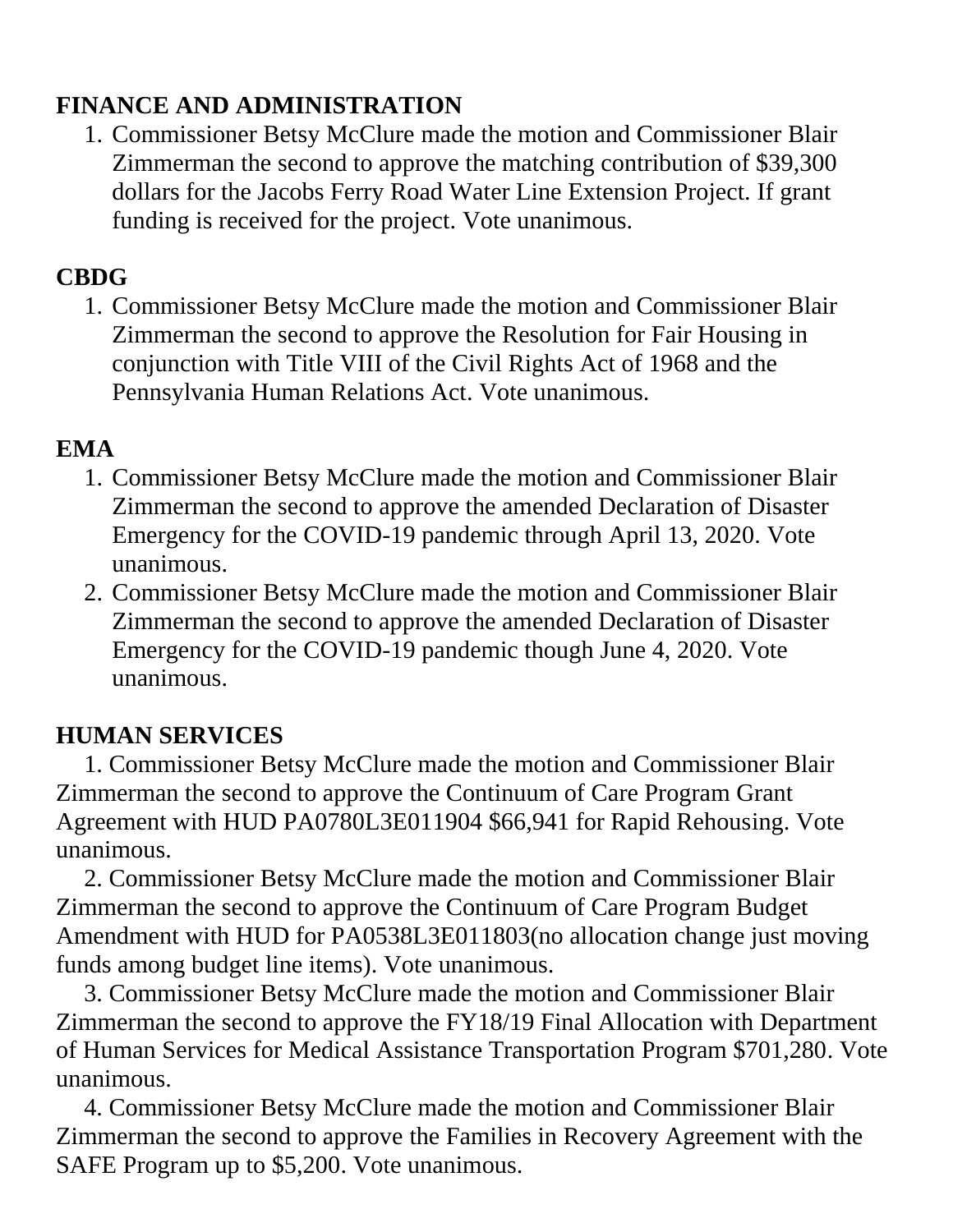### **INFORMATION TECHNOLOGY**

1. Commissioner Betsy McClure made the motion and Commissioner Blair Zimmerman the second to approve the contract between the County of Greene and Airespring. This is a 36-month contract to add 23 additional phone lines. Contact was signed March 27, 2020 under the Emergency Declaration. This will be a monthly reoccurring rate of \$241.50 plus fees. Vote unanimous.

### **MENTAL HEALTH AND INTELLECTUAL DISABILITIES**

1. Commissioner Betsy McClure made the motion and Commissioner Blair Zimmerman the second to approve the FY19/20 Contract Amendment with The Washington Health System-Greene 4/1/20 – 4/30/20 for Delegate Services \$3,750.00. Vote unanimous.

2. Commissioner Betsy McClure made the motion and Commissioner Blair Zimmerman the second to approve the System of Care agreement for Sharing of the Dashboard information (no funding involved). Vote unanimous.

## **VETERANS AFFAIRS (totaling 237 grave and \$711.00 dollars)**

- 1. Commissioner Betsy McClure made the motion and Commissioner Blair Zimmerman the second to approve an agreement for the care and maintenance of 25 graves in the Mt. Carmel Cemetery at \$3.00 per grave located in Springhill Township amounting to \$75.00 dollars. Vote unanimous.
- 2. Commissioner Betsy McClure made the motion and Commissioner Blair Zimmerman the second to approve an agreement for the care and maintenance of 21 graves in the Phillips Old Cemetery at \$3.00 per grave located in Wayne Township amounting to \$63.00 dollars. Vote unanimous.
- 3. Commissioner Betsy McClure made the motion and Commissioner Blair Zimmerman the second to approve an agreement for the care and maintenance of 96 graves in the Wolf Cemetery at \$3.00 per grave located in Dunkard Township amounting to \$288.00 dollars. Vote unanimous.
- 4. Commissioner Betsy McClure made the motion and Commissioner Blair Zimmerman the second to approve an agreement for the care and maintenance of 95 graves in the Glades Church Cemetery at \$3.00 per grave located in Cumberland Township amounting to \$285.00 dollars. Vote unanimous.

### **ANNOUNCEMENT**

Greene County is only at 30% for taking the Census.

# **NOTICES**